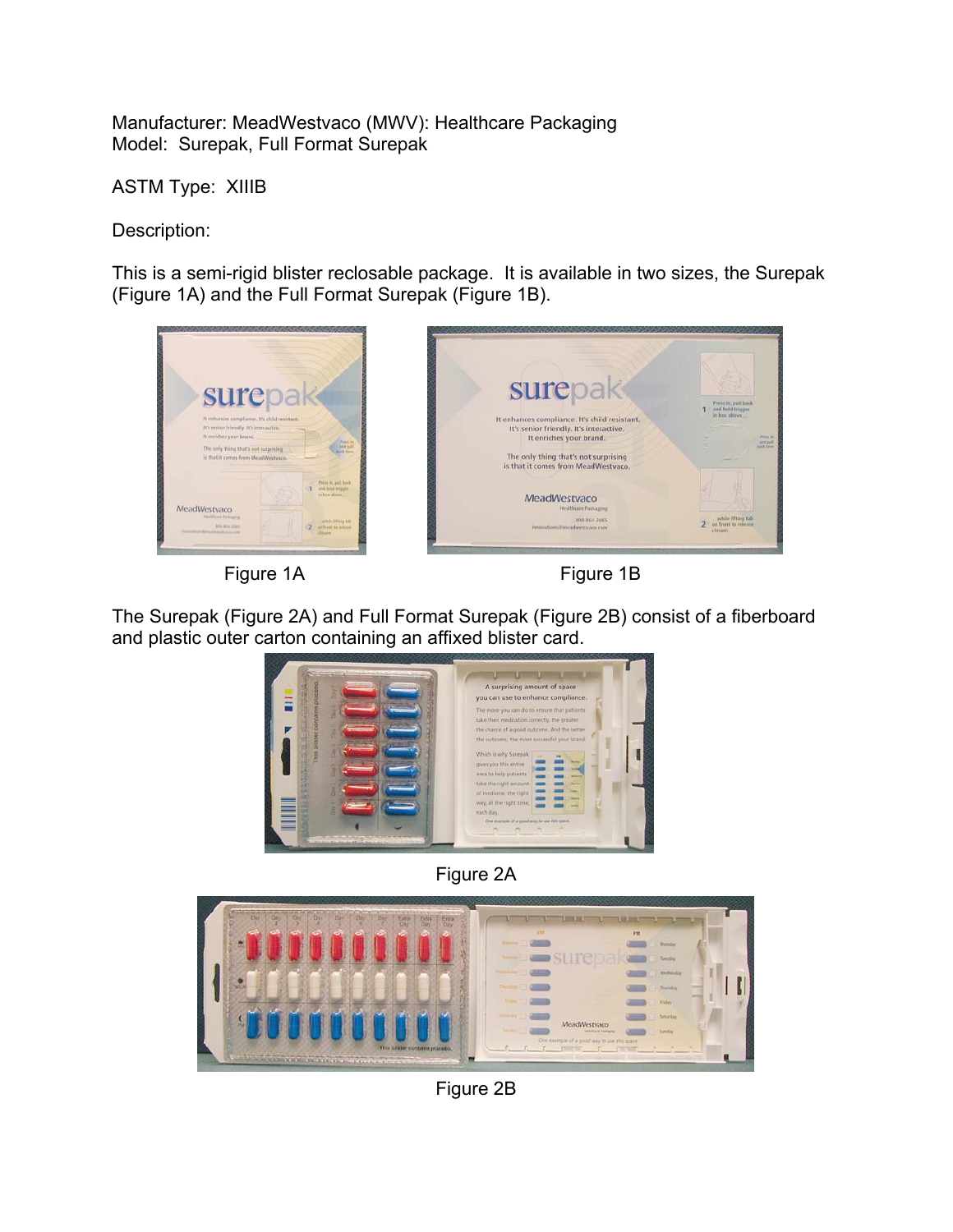The front of the blister card covers each tablet with a clear semi-rigid plastic film (Figure 3A) and the back of the card is foil (Figure 3B).



Figure 3A

The Surepak (Figure 4A) and Full Format Surepak (Figure 4B) are opened by pushing a finger through a hole on the back of the outer carton (see arrow in Figures 4A and B), pulling back on a trigger to release a latch while lifting one of the two tabs on the front of

the outer carton (Figures 5A and 6A), and exposing the blister card (Figures 2 and 3). Once the blister card is exposed, a tablet is pushed out through the foil backing. The trigger, which is behind a hole in the outer carton, is connected to a latch that holds a tab of the outer carton closed (see arrows Figures 5B and 6B).





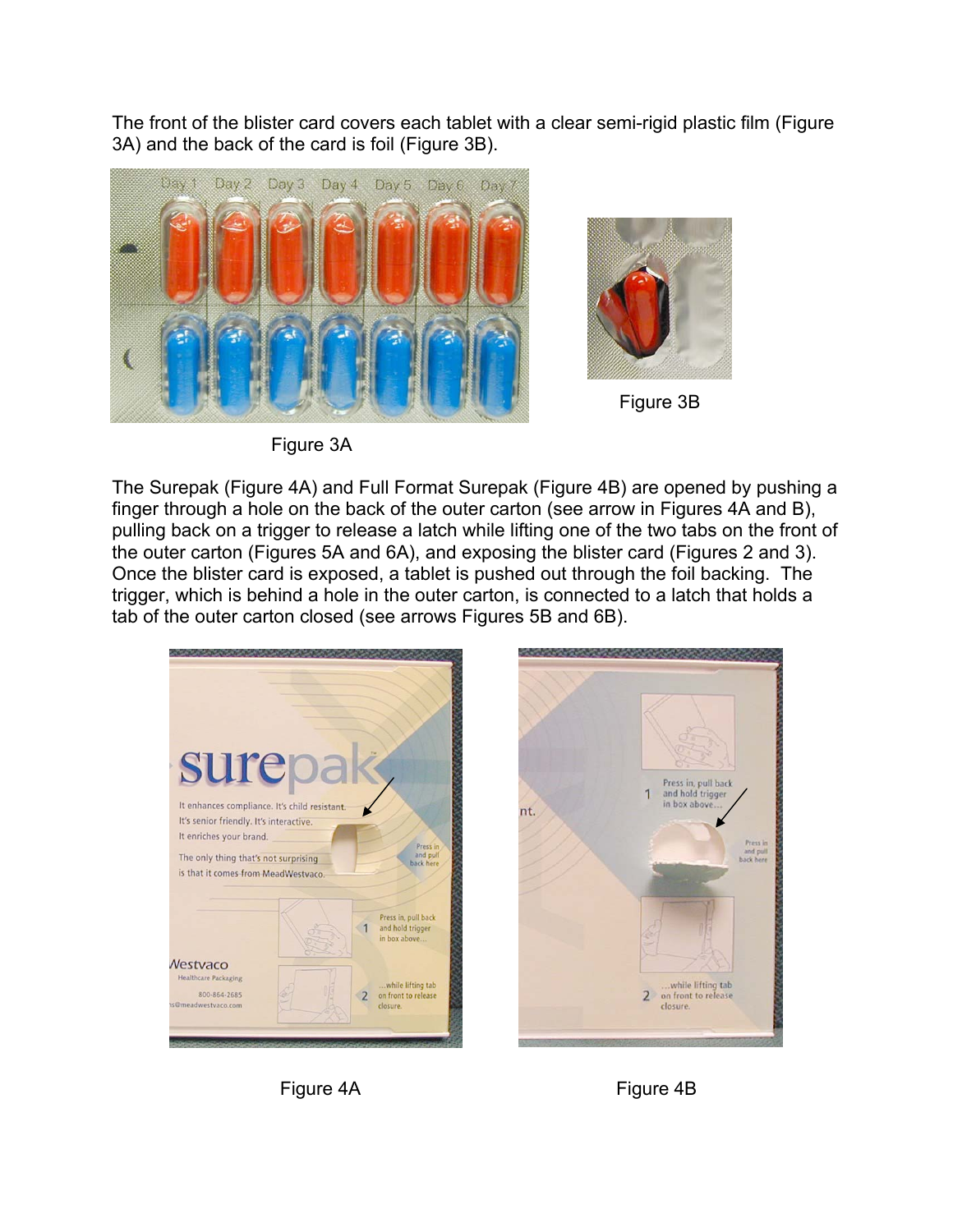

## Figure 5A Surepak Figure 5B Surepak



## Figure 6A Surepak Full Format



Figure 6B Surepak Full Format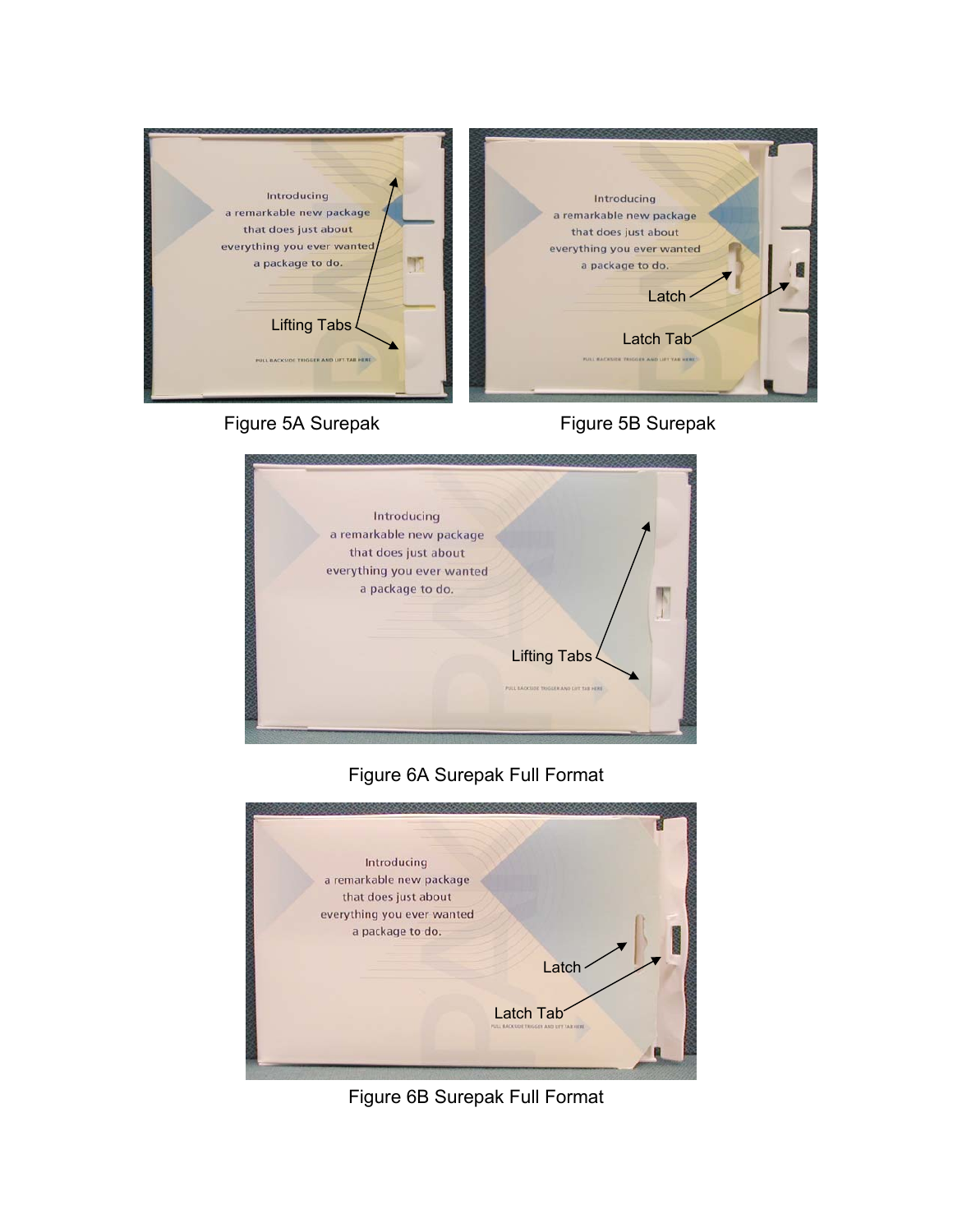The manufacturer's instructions on the back of the outer carton are a combination of written text and graphical illustrations. The Surepak instructions are below (Figure 7):



Figure 7

(There is a hole on the back of the outer carton and to the right of the hole are instructions that read:)

Press in and pull back here

(There is a picture of the package held in a hand, the index finger has been inserted into the hole and is holding the trigger.)

Press in, pull back and hold trigger in box above …

(There is a picture of the other side of the package, it is still being held with one hand but now the other hand is lifting the front tab to release the closure.)

…while lifting tab on front to release closure.